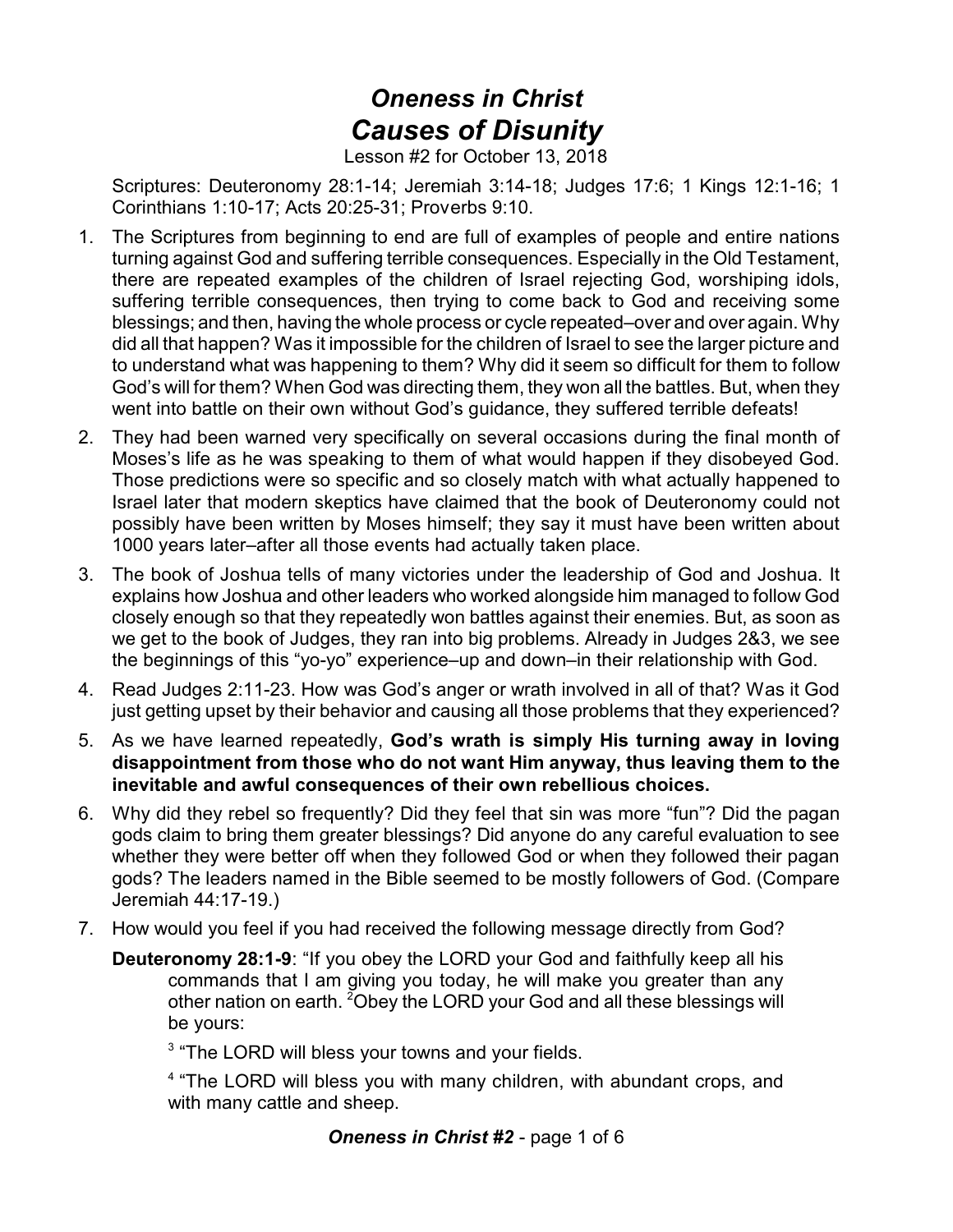<sup>5</sup> "The LORD will bless your corn crops and the food you prepare from them.

<sup>6</sup> "The LORD will bless everything you do.

 $^7$  "The LORD will defeat your enemies when they attack you. They will attack from one direction, but they will run from you in all directions.

<sup>8</sup> "The LORD your God will bless your work and fill your barns with corn. He will bless you in the land that he is giving you.

<sup>9</sup> "If you obey the LORD your God and do everything he commands, he will make you his own people, as he has promised.—American Bible Society. (1992). *The Holy Bible: The Good News Translation*\* (2nd ed., Deuteronomy 28:1-9). New York: American Bible Society*.*

For what more could you ask?

- 8. One thousand years later, we read in the book of Jeremiah of what was happening to the children of Israel. (See Jeremiah 3:14-18.) In the days of Jeremiah, the northern kingdom of Israel had already been taken into captivity by the nation of Assyria and scattered to the winds. We do not ever hear of them again as a nation. But, God was still crying out, appealing to them to come back. He was promising that the city of Jerusalem would once again be the throne of the Lord. All nations would come there to worship the true God. The amazing thing to be seen in the book of Jeremiah is how God is still loving, merciful, and generous toward His people even though they were so rebellious, divided, and bent on idolatry. Will these promises be fulfilled yet in the future?
- 9. What do you think the Devil was saying to his fellow rebellious angels as God was making those appeals through Jeremiah? Did the Devil think that he was about to win the great controversy on this earth? Was he laughing at God?
- 10. Why was it that God could not help the people unless they were obedient to Him? They were not listening. *Obedience* means that we are willing to listen.
- 11. Compare the history of the Seventh-day Adventist Church. Have we had times of apparent rebellion against God and suffered serious consequences? Have there been times when we were more closely following God's will for our lives, and He was blessing us abundantly?
- 12. Read Judges 17:6 and 21:25. What do these words teach us about the problems that Israel was having in those days? Review the terrible story of the Levite and his concubine as recorded in Judges 19-21. What does that tell us about the condition of things among the Israelites in those days? What were God's angels saying when that story happened?
- 13. What can we learn from the book of Judges–especially Judges 2&3–about God's wrath?

The Lord had through Moses set before His people the result of unfaithfulness. **By refusing to keep His covenant, they would cut themselves off from the life of God, and His blessing could not come upon them.** At times these warnings were heeded, and rich blessings were bestowed upon the Jewish nation and through them upon surrounding peoples. But more often in their history they forgot God and lost sight of their high privilege as His representatives. They robbed Him of the service He required of them, and they robbed their fellow men of religious guidance and a holy example. They desired to appropriate to themselves the fruits of the vineyard over which they had been made stewards. Their covetousness and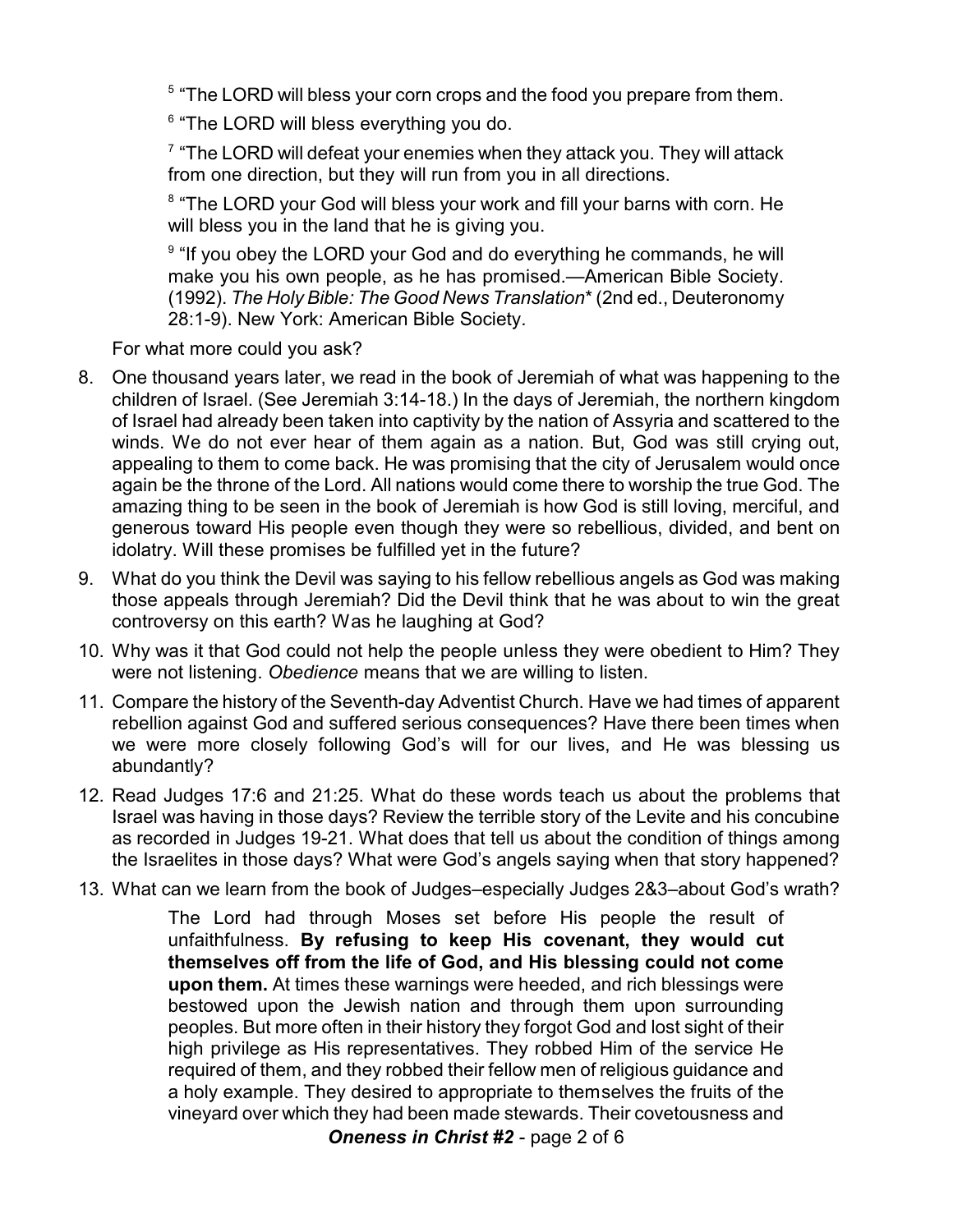greed caused them to be despised even by the heathen. **Thus the Gentile world was given occasion to misinterpret the character of God and the laws of His kingdom**.—Ellen G. White, *Prophets and Kings*\* 20.1-21.0. [Bold type is added.]

- 14. How do our actions in the community impact those around us? What does the community around us think of us as a church? Do they even know that we exist?
- 15. Another terrible example of rebellion and its consequences is found in the story of Rehoboam. (See 1 Kings 12:1-16.) In the early days of the reign of Solomon as he was building that magnificent temple for God in Jerusalem and following God's will for his life, the nation of Israel was at a high point. But, in that process, Solomon invited into Jerusalem many foreign workers who demanded high wages for their services. Of course, the children of Israel who were working on the temple also wanted equally high pay. Soon, the spiraling wages required a massive increase in taxes. Does that sound familiar?
- 16. About the same time, in the process of cementing agreements with foreign nations, Solomon began to add to the number of wives and concubines that he was supporting. Later, he began to build pagan temples for those wives on the Mount of Olives. Finally, late in his life, he realized his errors and tried to correct them; but, it was too late.
- 17. When Rehoboam became the next king, he did some very foolish things.

Had Rehoboam and his inexperienced counselors understood the divine will concerning Israel, they would have listened to the request of the people for decided reforms in the administration of the government. But in the hour of opportunity that came to them during the meeting in Shechem, they failed to reason from cause to effect, and thus forever weakened their influence over a large number of the people. Their expressed determination to perpetuate and add to the oppression introduced during Solomon's reign was in direct conflict with God's plan for Israel, and gave the people ample occasion to doubt the sincerity of their motives. In this unwise and unfeeling attempt to exercise power, the king and his chosen counselors revealed the pride of position and authority.—Ellen G. White, *Prophets and Kings*\* 90.1.

- 18. We have no idea how many children Solomon had. We do not know whether Rehoboam was his firstborn son or even why Rehoboam became the next king. But, with all his military activities, Jerusalem building, and seven hundred wives plus three hundred concubines, Solomon probably had very little time to educate his children. But, in his early days, he wrote some important advice for them and us. Read Proverbs 4:1-9 and Proverbs 9:10.
- 19. As we know historically, the rash decision of Rehoboam led to the division of the country into the northern kingdom of Israel and the southern kingdom of Judah. Even though important prophets like Elijah and Elisha and, finally, Hosea worked in the northern kingdom, the history of the northern kingdom was one of continuous decline from that day until they were taken into captivity. Not a single king from the northern kingdom of Israel followed God's will.
- 20. Unfortunately, the same kind of trends continued into the New Testament. Read 1 Corinthians 1:10-17. Paul had spent one and a half years in Corinth establishing the church there. He had a deep love for the believers there. But, after leaving them and while working in Ephesus, rumors began to come to him that there were problems in the church at Corinth.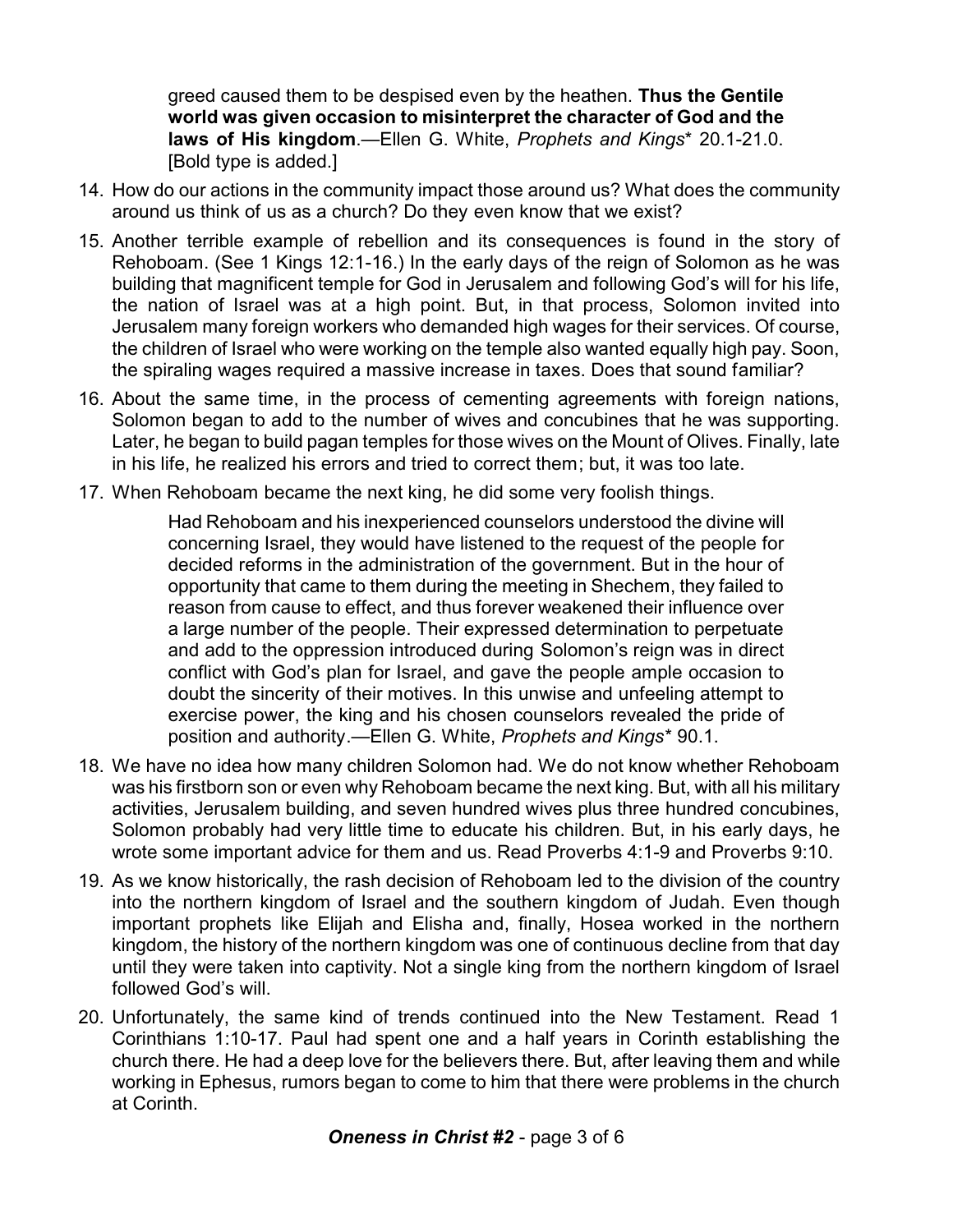- 21. Read 1 Corinthians 1:10-17. The book which we identify as 1 Corinthians is not the first letter Paul had written to his friends at Corinth. (See 1 Corinthians 5:9.) Clearly, sexual immorality was a problem in Corinth. Many scholars have suggested that 2 Corinthians 6:14-7:1 might possibly be a part of that first letter that Paul wrote to Corinth. Then, he wrote that magnificent letter we call 1 Corinthians; it was in response to requests that they had made to him and reports that he received from Chloe's family. But, word came that the letter had not had its desired affect. Paul apparently made a brief trip to Corinth, probably traveling by boat directly across from Ephesus to Corinth, and he was rebuffed and treated very rudely by the Corinthian believers. He returned to Ephesus with a very sad mind, wondering what he should do next.
- 22. Then, he wrote a very strong letter to them which may be what we now have as 2 Corinthians 10-13. It was carried by hand by Titus; Paul waited patiently to see what the result would be. Fortunately, that "Sinai" letter had its desired impact, Titus reported, and the Christians in Corinth welcomed Paul back again.
- 23. We know that Paul spent the most time during his missionary journeys in two places: Corinth and Ephesus. On his final journey as a completely free man, he made a brief stop near Ephesus and spoke to the Ephesian elders. Did God reveal those words to him? Read Acts 20:25-31; compare Ezekiel 33:1-6. What did Paul mean when he talked about "savage wolves" coming from even among the believers in Ephesus? (Acts 20:29)
- 24. Satan has always been most effective when he can get those who claim to be faithful followers of God to do his will. Rebels, false teachers, and false leaders within the Christian church have been and are devastating. Even Jesus warned us repeatedly in Matthew 24 about false prophets and false christs being able to deceive "if it were possible, even the elect." (Mark 13:22, *KJV*\*)
- 25. Read Ephesians 5:6-14. How do you understand Ephesians 5:6? Why does God's anger come upon those who do not obey Him? Is this a reflection of Paul's understanding of the book of Judges? Paul recognized that falsehoods and deceitful teachings would come repeatedly from the hand of Satan through false teachers. (See Colossians 2:8.)
- 26. Read 2 Timothy 2:14-19 and 3:12-17. As far as we know, Paul never had any children of his own. He took Timothy as his "spiritual son" and worked very closely with him for a long time. Especially in his second letter to Timothy, Paul talked to him about the problems that would arise in the church. He encouraged Timothy to speak the truth while spreading the message about God.
	- **2 Timothy 3:12-17: <sup>12</sup>Everyone who wants to live a godly life in union with Christ Jesus will be persecuted**; <sup>13</sup>and evil persons and impostors will keep on going from bad to worse, deceiving others and being deceived themselves. <sup>14</sup>But as for you, continue in the truths that you were taught and firmly believe. You know who your teachers were, <sup>15</sup>and you remember that ever since you were a child, you have known the Holy Scriptures, which are able to give you the wisdom that leads to salvation through faith in Christ Jesus. **<sup>16</sup>All Scripture is inspired by God and is useful for teaching the truth, rebuking error, correcting faults, and giving instruction for right living, <sup>17</sup> so that the person who serves God may be fully qualified and equipped to do every kind of good deed**.—*Good News Bible*\* (2 Timothy 3:12-17). [Bold type is added.]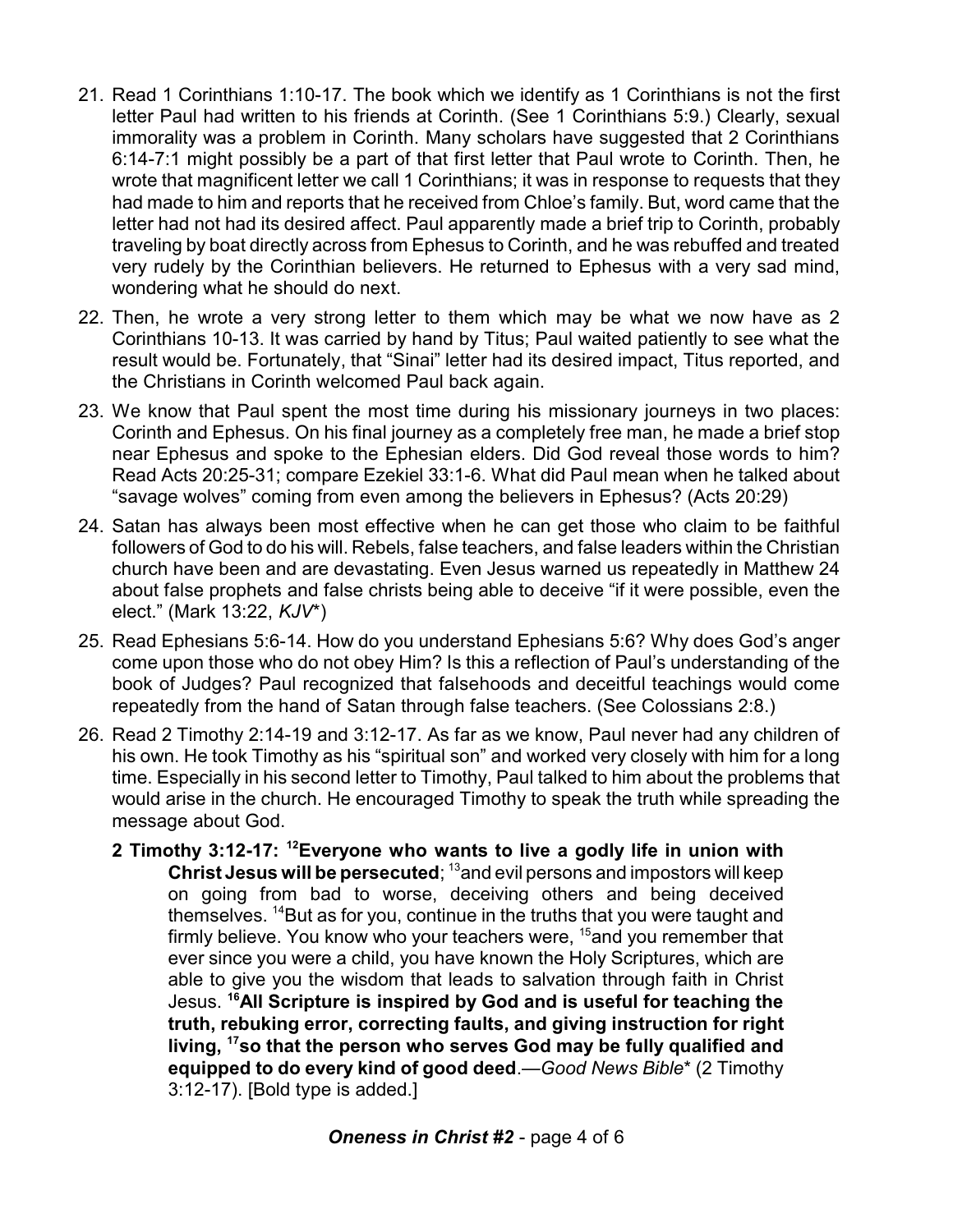- 27. How many of us have been persecuted? Why is it so easy for people even in our day to be led astray by speculations and by misinterpretations of Scripture? See *LHU* 309.
- 28. Why is it that so few people even in our own church understand the overarching story of the great controversy between God and Satan over the character and government of God and how that controversy impacts so much of what we read in the Bible? So many people forget the role that the Devil plays constantly in our lives and in the lives of those around us. Those who are called to be ministers to God's people must be very, very careful to follow God's Word and not deviate into any of those speculative ideas.
- 29. There are many reasons why divisions arise even in our day in our church.

The Lord desires His chosen servants to learn how to unite in harmonious effort. It may seem to some that the contrast between their gifts and the gifts of a fellow laborer is too great to allow them to unite in harmonious effort; **but when they remember that there are varied minds to be reached, and that some will reject the truth as it is presented by one laborer, only to open their hearts to God's truth as it is presented in a different manner by another laborer, they will hopefully endeavor to labor together in unity**. Their talents, however diverse, may all be under the control of the same Spirit. In every word and act, kindness and love will be revealed; and as each worker fills his appointed place faithfully, the prayer of Christ for the unity of His followers will be answered, and the world will know that these are His disciples.—Ellen G. White, *Gospel Workers*\* 483.2. [Bold type is added.]

- 30. If everyone was truly loving in all they did, would there be any sin? (Matthew 22:34-40)
- 31. How many in our day are doing what is right in their own eyes? (See Judges 17:6; 21:25.) How can church leaders and Sabbath school teachers faithfully shepherd God's people to prevent the kinds of problems that we read about in this lesson?

**Proverbs 6:16-19**: There are seven things that the LORD hates and cannot tolerate:

a proud look,

a lying tongue,

hands that kill innocent people,

a mind that thinks up wicked plans,

feet that hurry off to do evil,

a witness who tells one lie after another,

and someone who stirs up trouble among friends.—*Good News Bible*.\*

- 32. Isn't it obvious why God opposes and hates those kinds of behaviors?
- 33. What would happen if every church member made it his/her responsibility to study the Bible and investigate in order to follow carefully and obediently God's will for his/her own life? Why is it so easy to be led astray by our personal wants and inclinations?
- 34. Why was it that Rehoboam took the advice of his young friends instead of those with more experience? Was it simply because he wanted to believe their words? Was it because he felt closer to them because they had been his peers?
- 35. Have you ever been so attached to some idea that you have come to believe it is God's will for your life?